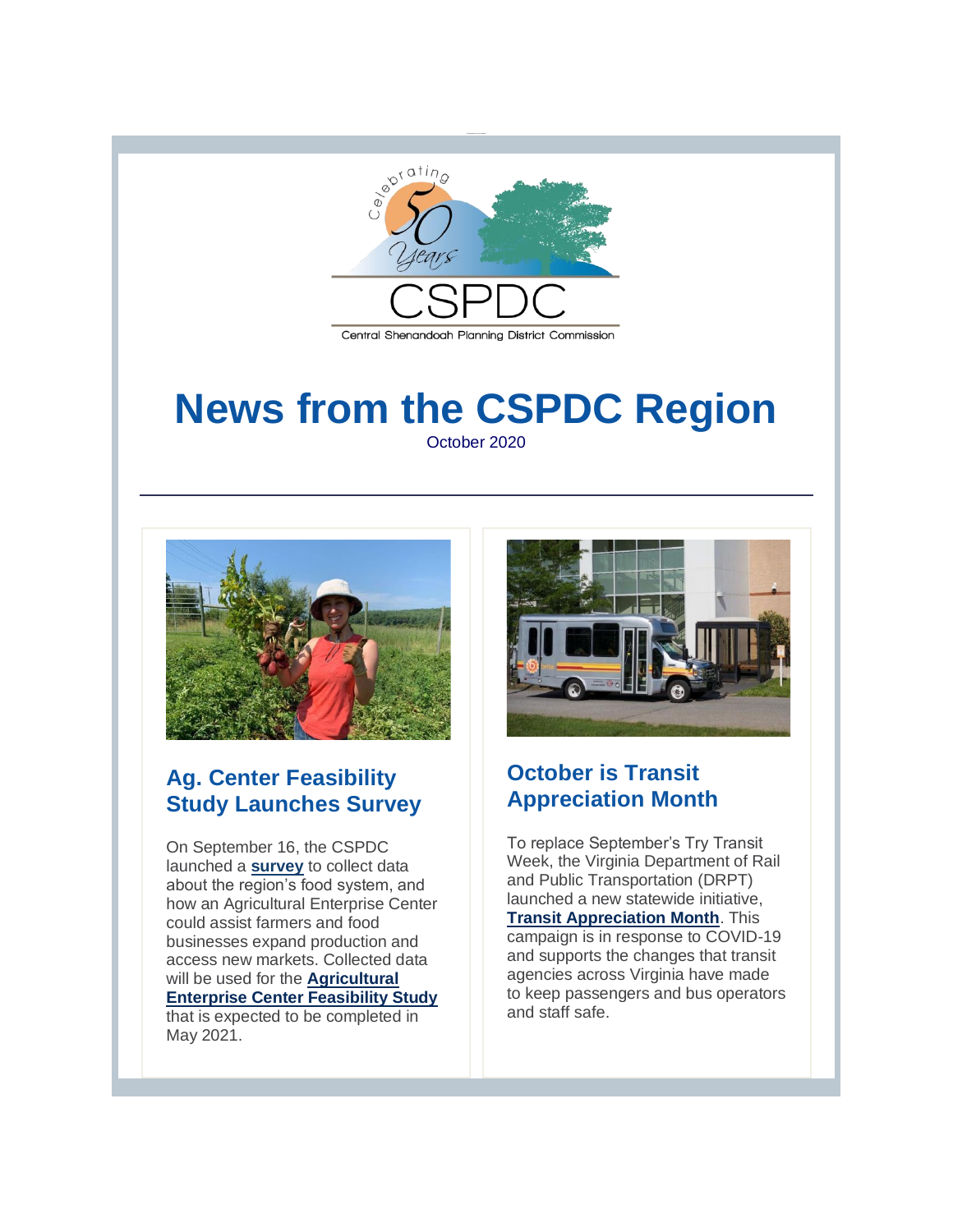### **[Continue Reading](http://r20.rs6.net/tn.jsp?f=001CPsVqaJGJmLh5xZHMmi_okFhFXzDJfFS5WVUP7vbE8ooJbpyFFQD8Bgnqsk5WrsPo5NelU6hyS6Q2QQLD4HL3VpmC3wkAWZym7X_7FbZWjLfrsyOrrq4LFZVItNFhpAXeJxcJLT_wQEkGipXqGH7VuLzaRbg7E2d3CjZ9TDbQDUw8aOpLmfmeiiOv04TDXuB2D_ssDhs38M8SxaMgic6OpOYwHwVX2AY&c=iaf2UIRMhg0YttrZAGVVt31DxBNS0Kv5l1J15nNVkusfPdsfW-6Ntg==&ch=gDFcU8Kegbti3hrQpK44e8bPVRJemA5vXn2I8HtXFIP-l3sYipqpyg==) <b>Continue Reading**



### **Crozet Tunnel Dedication**

The **[Crozet Blue Ridge Tunnel](http://r20.rs6.net/tn.jsp?f=001CPsVqaJGJmLh5xZHMmi_okFhFXzDJfFS5WVUP7vbE8ooJbpyFFQD8BVuVIUJkm_GsaJOMtGHYM56DA8beL9ixIXqPQXcWrptLbOo02mOMdi8pj2cFb8wGZ6DRlU513icrjQZn0xUzL6YOKRMwsBWCg==&c=iaf2UIRMhg0YttrZAGVVt31DxBNS0Kv5l1J15nNVkusfPdsfW-6Ntg==&ch=gDFcU8Kegbti3hrQpK44e8bPVRJemA5vXn2I8HtXFIP-l3sYipqpyg==)** will soon be open to the public for walking and biking. Project partners from the past 20 years joined Governor Northam and Secretary of Transportation Shannon Valentine, Secretary of Agriculture and Forestry Bettina Ring and Virginia Tourism Corporation President and CEO Rita McClenny to formally dedicate the Tunnel on September 23, 2020. VDOT, Nelson County, and Waynesboro contributed just over \$5 million over the life of the project to restore the Tunnel, and construct trails, parking lots, and interpretive signs along the trail. Congratulations to Nelson County on the completion of this landmark project! Stay tuned for details on the Tunnel's official open date for the general public.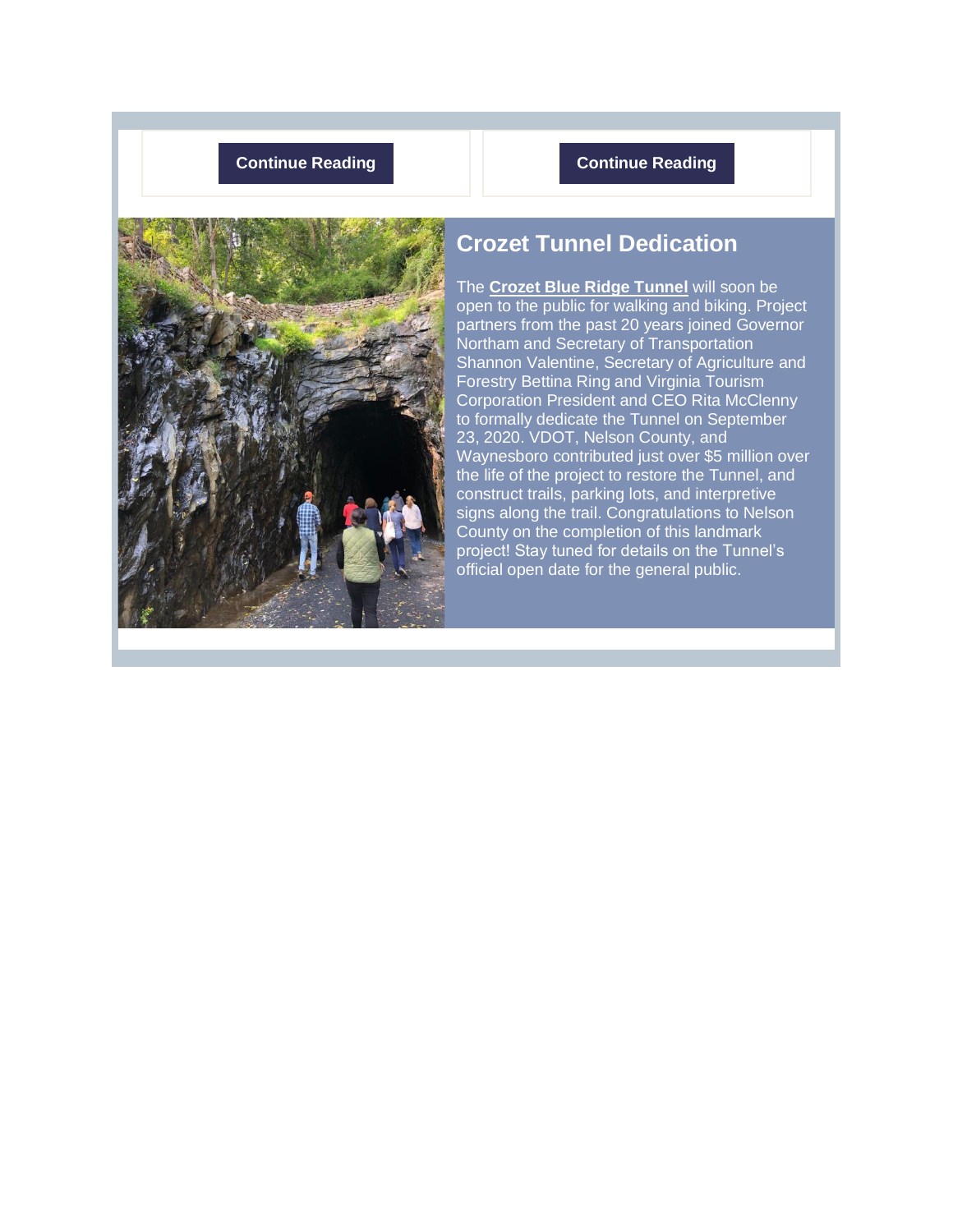



**SAWMPO Long Range Plan Seeks Public Input**



**CSPDC Assists with Staunton Flood Relief**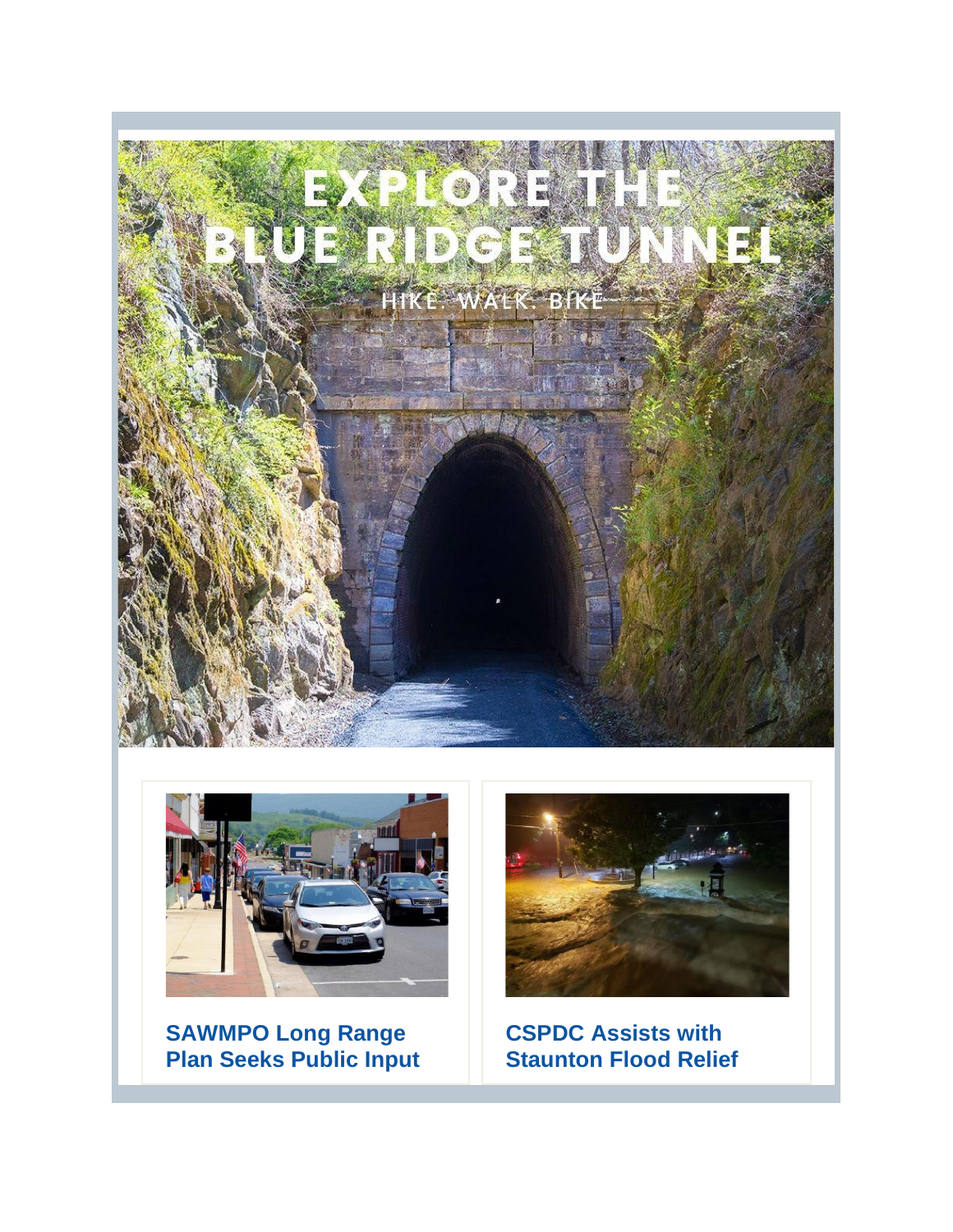The Staunton-Augusta-Waynesboro Metropolitan Planning Organization (SAWMPO) is in the final stages of the 2045 **[Long Range](http://r20.rs6.net/tn.jsp?f=001CPsVqaJGJmLh5xZHMmi_okFhFXzDJfFS5WVUP7vbE8ooJbpyFFQD8Bgnqsk5WrsPoCX1EKo9gKDE5n3M6VR8up_GKrxndwd-ffGqaI4x_jJOshGUpTzPZfU9L5phWjuQ7ytiMAHPBHl7ySL7NSnCFaIVWjp40EDh&c=iaf2UIRMhg0YttrZAGVVt31DxBNS0Kv5l1J15nNVkusfPdsfW-6Ntg==&ch=gDFcU8Kegbti3hrQpK44e8bPVRJemA5vXn2I8HtXFIP-l3sYipqpyg==)** 

**[Transportation Plan](http://r20.rs6.net/tn.jsp?f=001CPsVqaJGJmLh5xZHMmi_okFhFXzDJfFS5WVUP7vbE8ooJbpyFFQD8Bgnqsk5WrsPoCX1EKo9gKDE5n3M6VR8up_GKrxndwd-ffGqaI4x_jJOshGUpTzPZfU9L5phWjuQ7ytiMAHPBHl7ySL7NSnCFaIVWjp40EDh&c=iaf2UIRMhg0YttrZAGVVt31DxBNS0Kv5l1J15nNVkusfPdsfW-6Ntg==&ch=gDFcU8Kegbti3hrQpK44e8bPVRJemA5vXn2I8HtXFIP-l3sYipqpyg==)** Update. The CSPDC is **[seeking input](http://r20.rs6.net/tn.jsp?f=001CPsVqaJGJmLh5xZHMmi_okFhFXzDJfFS5WVUP7vbE8ooJbpyFFQD8Bgnqsk5WrsPvySBP_i1kwRBGIi5tSFvNx1fpYDgpOUIbck818EVhsb4mMpTfxT2qGNjLbB6Lr-y9Ycwl-0b_OA=&c=iaf2UIRMhg0YttrZAGVVt31DxBNS0Kv5l1J15nNVkusfPdsfW-6Ntg==&ch=gDFcU8Kegbti3hrQpK44e8bPVRJemA5vXn2I8HtXFIP-l3sYipqpyg==)** from the public on the proposed list of projects in the document.

**[Continue Reading](http://r20.rs6.net/tn.jsp?f=001CPsVqaJGJmLh5xZHMmi_okFhFXzDJfFS5WVUP7vbE8ooJbpyFFQD8Bgnqsk5WrsPoJXLAw_96dyCADIVyZO2A738beFdZ6Z7RQLOfIitdO1J180wG31G8rZ1SKY4PZCq5_J_ZrG5mWdW32a7tkLgVRJqSHpP3n24VgCavN95q5ahsVd8zU1-9v0c4NQX_ykgHYcFt5Czj1t0BTndI-nmYQ==&c=iaf2UIRMhg0YttrZAGVVt31DxBNS0Kv5l1J15nNVkusfPdsfW-6Ntg==&ch=gDFcU8Kegbti3hrQpK44e8bPVRJemA5vXn2I8HtXFIP-l3sYipqpyg==)**

**[Take the Survey](http://r20.rs6.net/tn.jsp?f=001CPsVqaJGJmLh5xZHMmi_okFhFXzDJfFS5WVUP7vbE8ooJbpyFFQD8Bgnqsk5WrsPvySBP_i1kwRBGIi5tSFvNx1fpYDgpOUIbck818EVhsb4mMpTfxT2qGNjLbB6Lr-y9Ycwl-0b_OA=&c=iaf2UIRMhg0YttrZAGVVt31DxBNS0Kv5l1J15nNVkusfPdsfW-6Ntg==&ch=gDFcU8Kegbti3hrQpK44e8bPVRJemA5vXn2I8HtXFIP-l3sYipqpyg==)**

On August 8, a stalled rainstorm caused up to several feet of flood water to invade many downtown Staunton businesses and homes. Two weeks later a second devastating storm caused additional damage throughout the City. To assist Staunton residents during this challenging time, the Community Foundation of the Central Blue Ridge accepted donations for a **[Flood Relief](http://r20.rs6.net/tn.jsp?f=001CPsVqaJGJmLh5xZHMmi_okFhFXzDJfFS5WVUP7vbE8ooJbpyFFQD8Bgnqsk5WrsPFvzT8SZm9E3S7OpVFmocs4Lu41VQwGbPBjpMzXeRfGhsDhb_4AzgOi7Eq2mop1BtQ0BSvjsS9Vnr-QpwUkWVWGPKo2zdCsGrArGZO9Eg1wwcIamsR-iAiHQR19IabwfBz_uwW2lJBN6OOqvNJzClolMvVE8bikh6s_-v9-s1vdI=&c=iaf2UIRMhg0YttrZAGVVt31DxBNS0Kv5l1J15nNVkusfPdsfW-6Ntg==&ch=gDFcU8Kegbti3hrQpK44e8bPVRJemA5vXn2I8HtXFIP-l3sYipqpyg==)  [Fund](http://r20.rs6.net/tn.jsp?f=001CPsVqaJGJmLh5xZHMmi_okFhFXzDJfFS5WVUP7vbE8ooJbpyFFQD8Bgnqsk5WrsPFvzT8SZm9E3S7OpVFmocs4Lu41VQwGbPBjpMzXeRfGhsDhb_4AzgOi7Eq2mop1BtQ0BSvjsS9Vnr-QpwUkWVWGPKo2zdCsGrArGZO9Eg1wwcIamsR-iAiHQR19IabwfBz_uwW2lJBN6OOqvNJzClolMvVE8bikh6s_-v9-s1vdI=&c=iaf2UIRMhg0YttrZAGVVt31DxBNS0Kv5l1J15nNVkusfPdsfW-6Ntg==&ch=gDFcU8Kegbti3hrQpK44e8bPVRJemA5vXn2I8HtXFIP-l3sYipqpyg==)**.

**[Continue Reading](http://r20.rs6.net/tn.jsp?f=001CPsVqaJGJmLh5xZHMmi_okFhFXzDJfFS5WVUP7vbE8ooJbpyFFQD8Bgnqsk5WrsPwHnHna1NoEGwmp5xKkdJacXDJbI6w1XFX93y4LT6np7VgF70QCqdDWjkqCraMYG6PoHqPFM-NuczJnLilkT1ULbZs7zaBXxTxbbsMgwLo9ZIP5WvFD_YKcru5eW9umhCGxqp3-aFnHASFHCAAnH-6fJxz-6Wu0mf&c=iaf2UIRMhg0YttrZAGVVt31DxBNS0Kv5l1J15nNVkusfPdsfW-6Ntg==&ch=gDFcU8Kegbti3hrQpK44e8bPVRJemA5vXn2I8HtXFIP-l3sYipqpyg==)**



## **CSPDC Receives Broadband Funding to Serve Rockbridge County**

In January, Virginia Governor Northam announced more than \$18.3 million in grants through the **[Virginia](http://r20.rs6.net/tn.jsp?f=001CPsVqaJGJmLh5xZHMmi_okFhFXzDJfFS5WVUP7vbE8ooJbpyFFQD8Bgnqsk5WrsP5AT46nrJJHmTBP2834iIZXZLciPay1vdnqdrR-bNyeQFpZ0l_KQ1ayO9KxFc8clbLQv67Csmo9F08rSipx5bShLDAtIMjEDF&c=iaf2UIRMhg0YttrZAGVVt31DxBNS0Kv5l1J15nNVkusfPdsfW-6Ntg==&ch=gDFcU8Kegbti3hrQpK44e8bPVRJemA5vXn2I8HtXFIP-l3sYipqpyg==)  [Telecommunication Initiative](http://r20.rs6.net/tn.jsp?f=001CPsVqaJGJmLh5xZHMmi_okFhFXzDJfFS5WVUP7vbE8ooJbpyFFQD8Bgnqsk5WrsP5AT46nrJJHmTBP2834iIZXZLciPay1vdnqdrR-bNyeQFpZ0l_KQ1ayO9KxFc8clbLQv67Csmo9F08rSipx5bShLDAtIMjEDF&c=iaf2UIRMhg0YttrZAGVVt31DxBNS0Kv5l1J15nNVkusfPdsfW-6Ntg==&ch=gDFcU8Kegbti3hrQpK44e8bPVRJemA5vXn2I8HtXFIP-l3sYipqpyg==)** (VATI) to support broadband expansion to underserved regions across Virginia. The CSPDC submitted an application with co-applicant **[BARC Electric](http://r20.rs6.net/tn.jsp?f=001CPsVqaJGJmLh5xZHMmi_okFhFXzDJfFS5WVUP7vbE8ooJbpyFFQD8J5m6ca3vQ-1DVLcJhY0ix1juGKGpuTDsmL59OSJtXsvr14U9--_8N-AyKlmuoEGn9LXs9pgE4-1aFiJTpaN2PSfQzEvCKF_wA==&c=iaf2UIRMhg0YttrZAGVVt31DxBNS0Kv5l1J15nNVkusfPdsfW-6Ntg==&ch=gDFcU8Kegbti3hrQpK44e8bPVRJemA5vXn2I8HtXFIP-l3sYipqpyg==)  [Cooperative](http://r20.rs6.net/tn.jsp?f=001CPsVqaJGJmLh5xZHMmi_okFhFXzDJfFS5WVUP7vbE8ooJbpyFFQD8J5m6ca3vQ-1DVLcJhY0ix1juGKGpuTDsmL59OSJtXsvr14U9--_8N-AyKlmuoEGn9LXs9pgE4-1aFiJTpaN2PSfQzEvCKF_wA==&c=iaf2UIRMhg0YttrZAGVVt31DxBNS0Kv5l1J15nNVkusfPdsfW-6Ntg==&ch=gDFcU8Kegbti3hrQpK44e8bPVRJemA5vXn2I8HtXFIP-l3sYipqpyg==)** and was awarded a \$2.2 million grant.



### **Rockbridge Area Outdoor Partnership Receives Technical Assistance Grant**

On September 18, the Rockbridge Area Outdoor Partnership (RAOP) received a technical assistance grant from the National Park Service through its River, Trails and Conservation Assistance program (RTCA). The Rockbridge Area Outdoor Partnership, formally known as Braiding the Way, is a community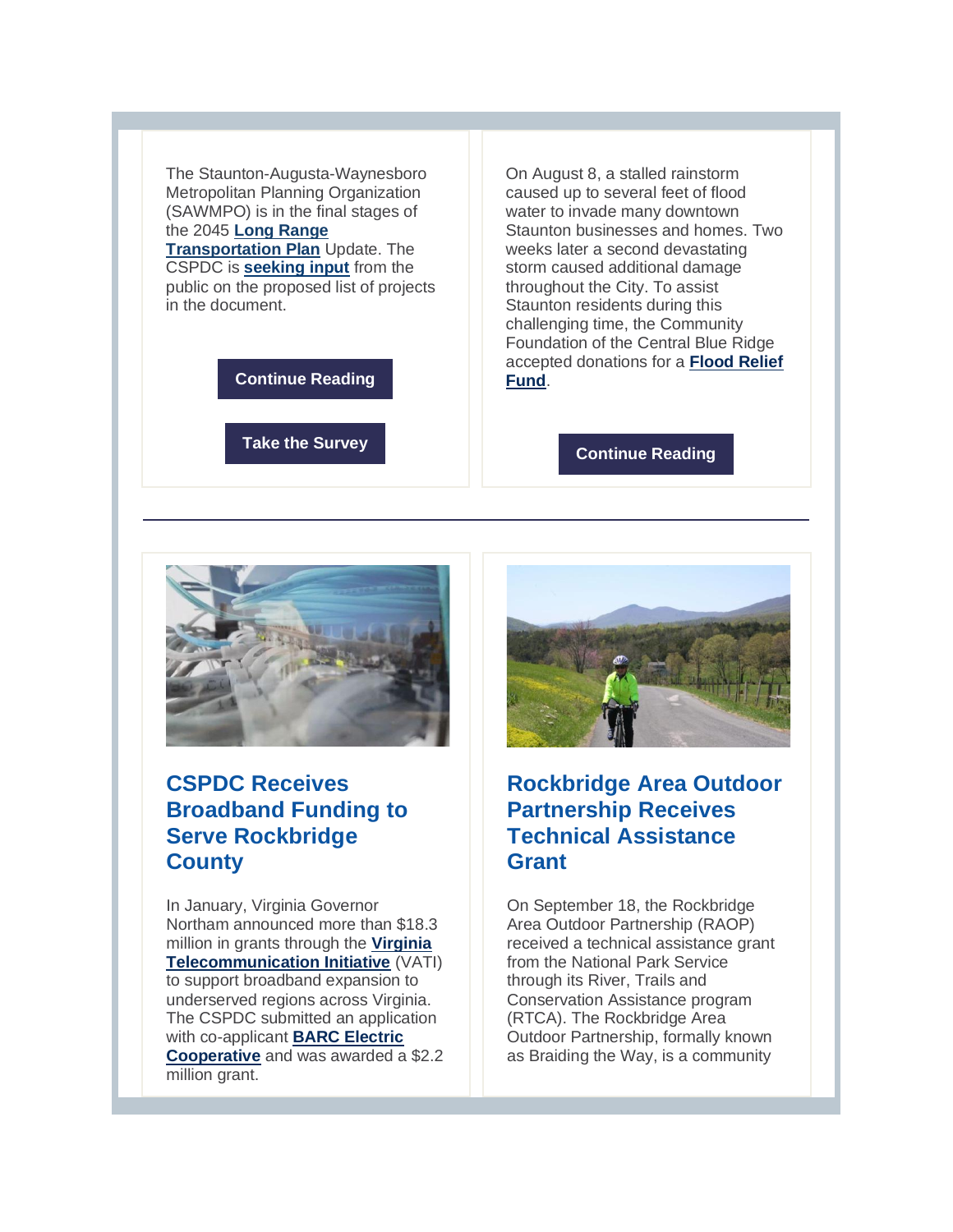